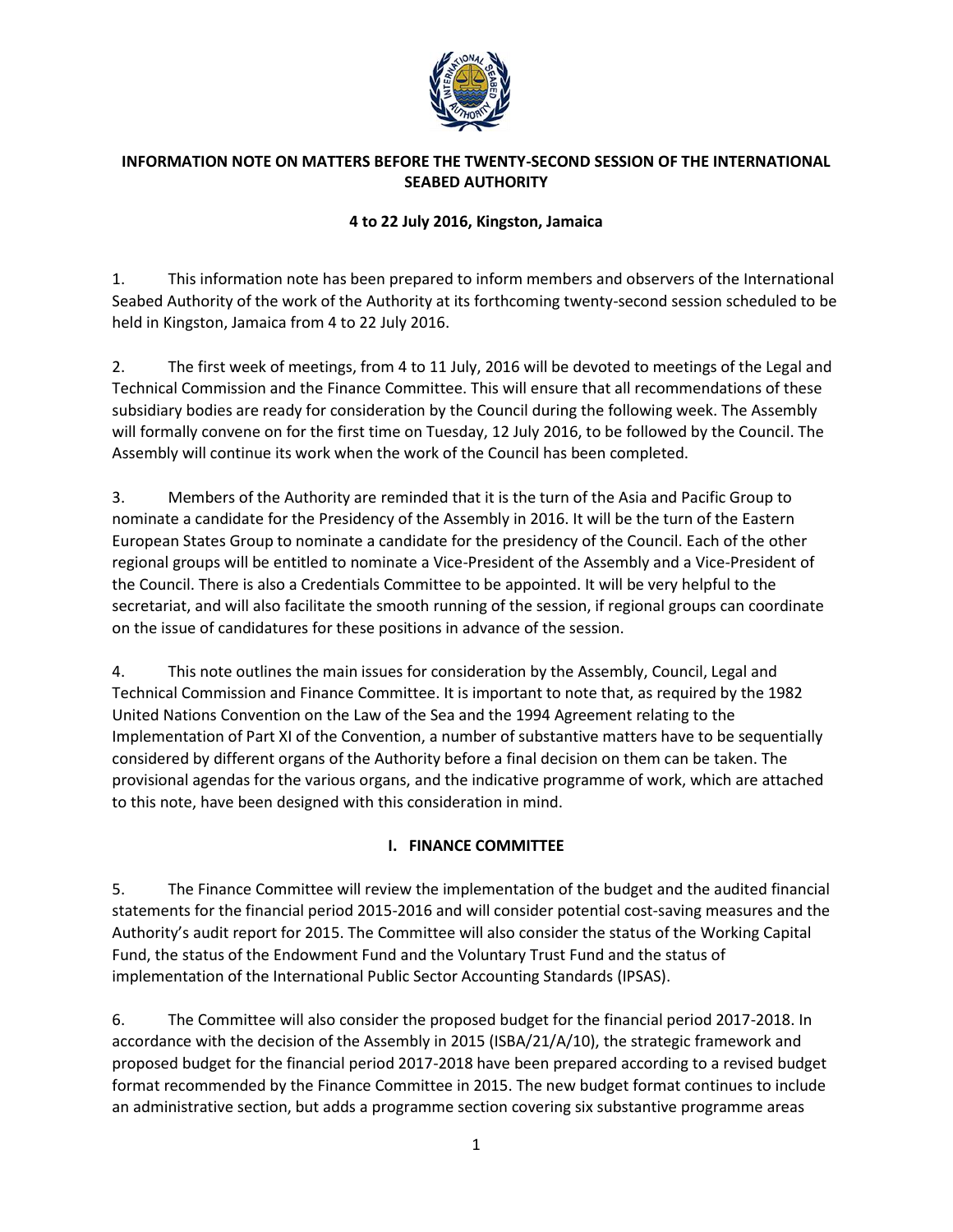identified by the Committee. As noted by the Committee in 2015, the advantages of the new format would include more accountability and transparency with regard to the strategic direction of the Authority and enhanced strategic decision-making, as well as more detailed reporting on the results achieved in each programme area.

## **II. LEGAL AND TECHNICAL COMMISSION**

7. The Legal and Technical Commission was scheduled to meet twice in 2016. The first meeting was held from 22 February to 4 March 2016; the second meeting will take place during the twentysecond session of the Authority from 4 to 11 July 2016. At its session in February 2016, the Commission adopted its agenda<sup>1</sup> and re-elected its chairman (Christian Reichert, Germany) and vice-chairman (Elva Escobar-Briones, Mexico). During its meeting in February, the Commission focused on priority items on its agenda, including applications for extension of contracts for exploration and the preparation of the draft regulations for exploitation, which had been identified as a priority deliverable for the Council in 2016. During the July meeting, in addition to concluding its deliberations on the above matters, the Commission will be required to review the annual activity reports of exploration contractors and deal with any new applications for approval of plans of work for exploration.

8. In addition to the foregoing, a number of matters had been referred to the Commission by the Council. Two of these matters – issues relating to the operation of the Enterprise, and issues related to the sponsorship by States of contracts for exploration in the Area – had been placed on the agenda of the Commission for 2015, but the Commission did not have sufficient time to consider these matters fully. As far as possible, these matters will be taken up by the Commission in July, prior to the expiration of the term of office of the present membership of the Commission.

9. Further information regarding the work of the Commission during the twenty-second session can be found at [https://www.isa.org.jm/files/documents/EN/22Sess/LTC.pdf.](https://www.isa.org.jm/files/documents/EN/22Sess/LTC.pdf)

# **III. COUNCIL**

10. The Council will commence its business with the adoption of the agenda followed by the election of a President and Vice-Presidents. A total of 22 items are currently listed on the provisional agenda of the Council.

11. Among the routine items of business for the Council are the consideration of the report of the Secretary-General on the status of national legislation relating to deep seabed mining, review of the status of contracts for exploration and consideration of information relating to the periodic review of implementation of plans of works for exploration. The Council will also receive the report of the chairman of the Legal and Technical Commission on the work of the Commission and consider and take action on any specific recommendations made by the Commission. It is anticipated that the Commission will make recommendations for consideration of the Council in relation to applications for extension of contracts for exploration. The Commission is also expected to report on the matters specifically referred to it by the Council (see paragraph 8 above) as well as on progress with respect to the draft exploitation code and the allocation of training opportunities under contracts for exploration. In relation to the

 $\overline{\phantom{a}}$  $1$  ISBA/22/LTC/1.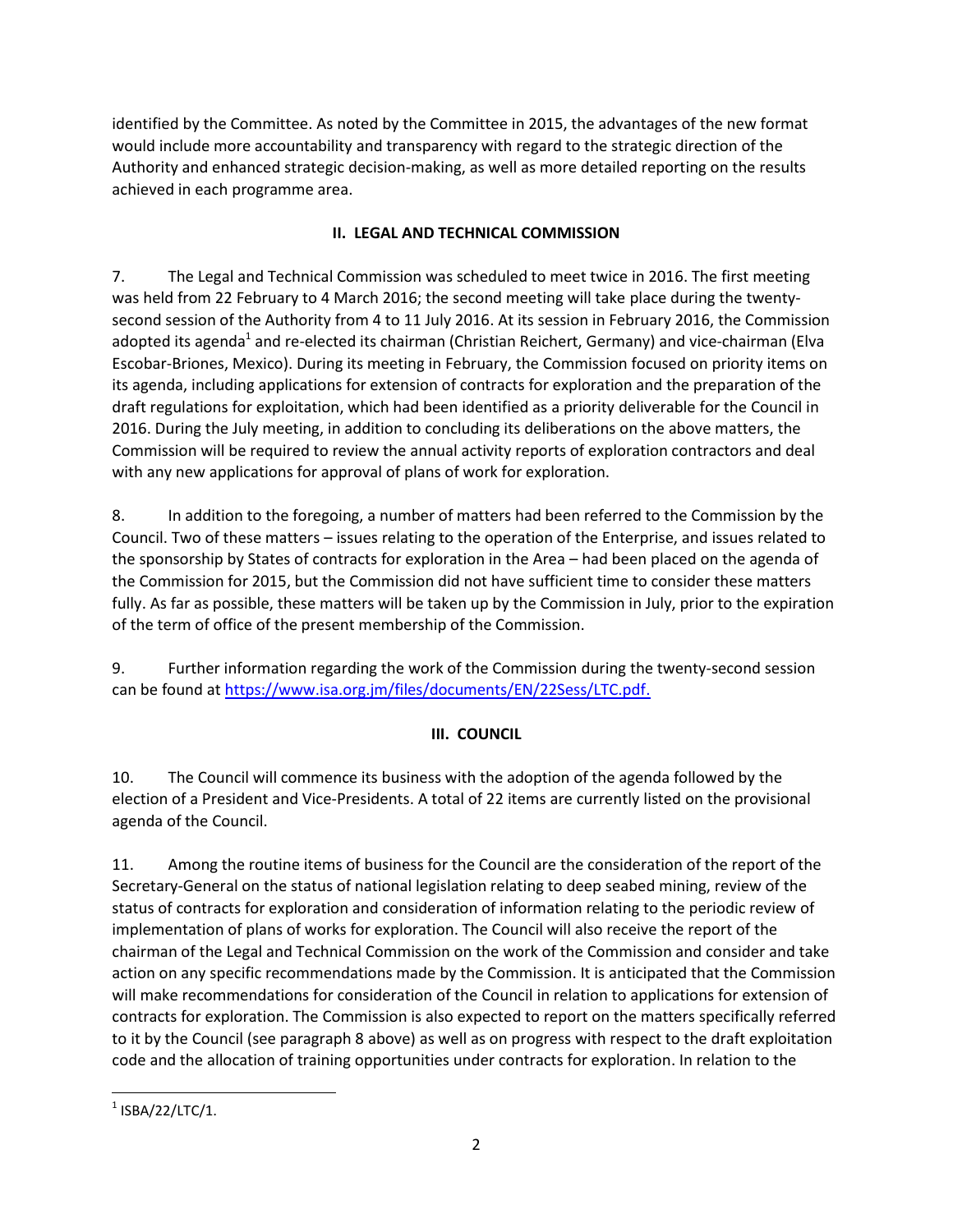latter, the Council had endorsed in 2015 a number of priority deliverables identified by the Commission as critical to work on the draft exploitation code. These included the preparation of a zero draft of the exploitation regulations and standard contract terms based on the working structure agreed by the Commission in 2015, a data management strategy for the Authority and a technical implementation plan based on the advice of the Commission, and proposals relating to environmental impact assessment and evaluation of environmental impact statements as well as other environmental matters which would be regulated by the mineral exploitation code.

12. The Council will also consider the report of the Finance Committee, and make recommendations to be forwarded to the Assembly concerning the budget of the Authority for the financial period 2017- 2018 and the scale of assessment for contributions to the budget.

13. Since the term of office of the existing members of the Legal and Technical Commission will expire on 31 December 2016, the Council is required to elect members of the Commission to serve for the next term of five years. As of 11 April 2016, being the closing date agreed by the Council in 2015, a total of 30 candidates had been nominated by members of the Authority for election to the Commission (available in document ISBA/22/C/2).

14. Finally, the Council will also be invited to consider how to deal with important legal questions arising in relation to potential conflicts between the right of all States to carry out marine scientific research in the Area and the duty of the Authority to guarantee exclusive rights to contractors to carry out exploration in areas allocated under contracts for exploration. A report on this matter, with a full explanation of the issues in question, will be made available by the secretariat well in advance of the session (ISBA/22/C/3).

### **IV. ASSEMBLY**

15. In keeping with past practice, the Assembly will open on Tuesday 12 July. It will commence its business with the adoption of the agenda followed by the election of a President and Vice-Presidents. It is the turn of the Asia and Pacific Group to nominate a candidate for the Presidency of the Assembly in 2016. A number of applications for observer status will also need to be considered. It will continue its work when the work of the Council has been completed.

16. The Assembly will consider the annual report of the Secretary-General, submitted pursuant to article 166 of the Convention. It will also consider the interim report of the review committee established by the Assembly in 2015 to oversee a general and systematic review of the manner in which the international regime of the Area established in the Convention has operated in practice, as mandated by article 154 of the Convention. Members of the Authority will recall that the membership of the review committee comprises the President and the Bureau of the Assembly, together with the President of the Council, with the current President of the Assembly remaining a member of the Committee until the completion of the review. The Chairs of the regional groups may also participate as observers in the review committee. The terms of reference for the review are contained in the annex to Assembly decision ISBA/21/A/9/Rev.1 and include, inter alia, a review of the manner in which the various organs and subsidiary organs of the Authority have operated in practice and whether they have effectively performed the functions stipulated in paragraph 5 of section 1 of the annex to the 1994 Agreement. During 2016, the review committee is expected to present an interim report, including any